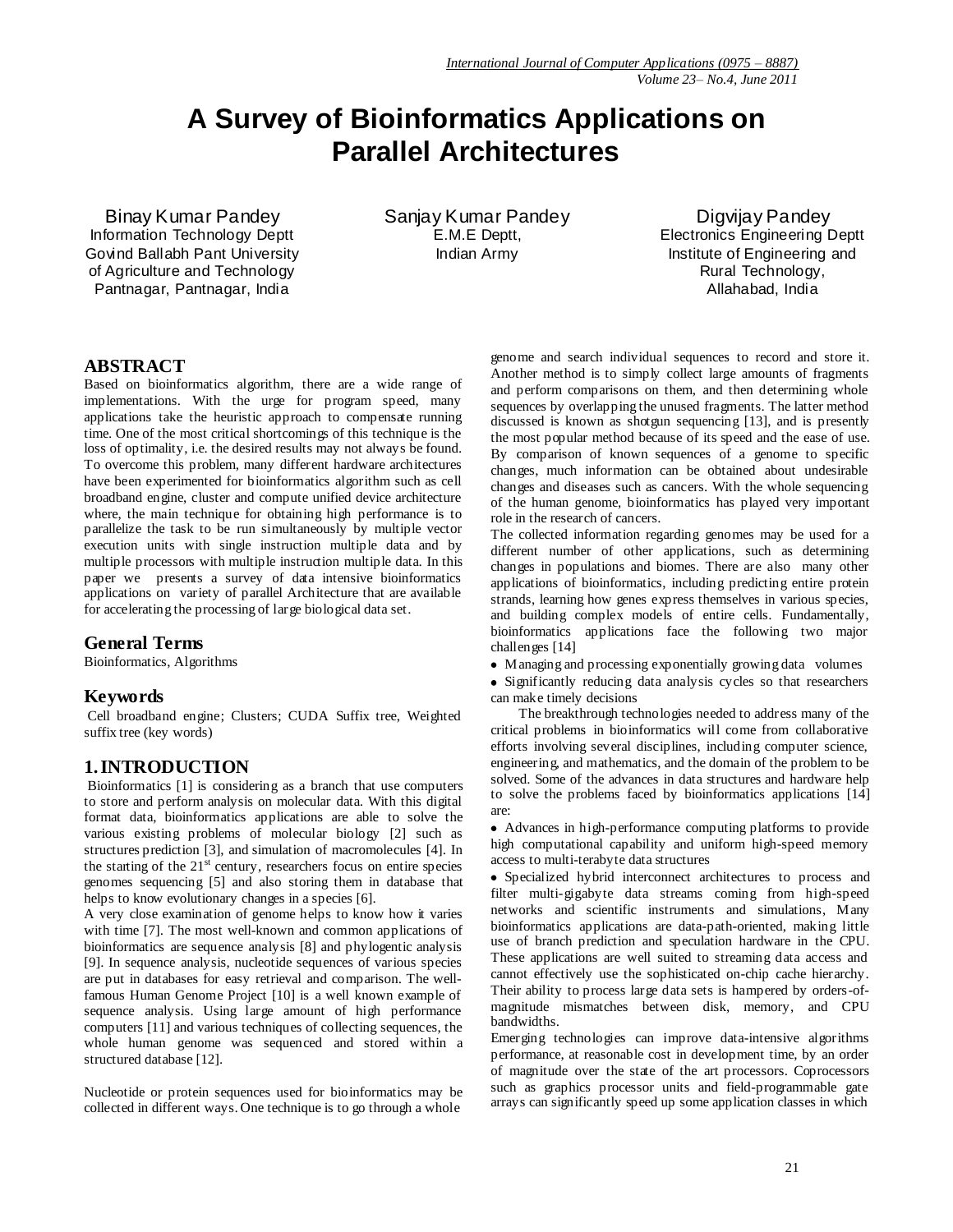data-path-oriented computing is dominant. Additionally, these coprocessors interact with application controlled on-chip memory rather than a traditional cache.

# **2. PARALLEL IMPLEMENTATION OF SEQUENCE ALIGNMENT ALGORITHM ON CLUSTER**

Smith waterman algorithm [16] is used as a first step in sequence matching. The algorithm is used for local alignment between two sequences. The algorithm uses dynamic programming techniques to perform the alignment task. For matching two sequence of size *n*, the algorithm takes  $O(n^2)$ . For large value of *n*, the time becomes significant and thus the need arises for faster implementation. [17] implements smith waterman algorithm on clusters and the results of implementation are shown in table 1.. The parallelization is based on pipeline model, that is, as a basic unit, each row of the score matrix is computed sequentially by a processor, which block itself till the required elements in the row above are computed.

 This algorithm shows the improvement upto 10.30 times for a sequence size of 5000 characters and number of processor is 32. Smith waterman algorithm was also implemented on cell broadband engine [18]. Their parallel algorithm employs a static load balancing strategy, which means that the work load is known at the start and distributed equally across processes and processors. The algorithm starts by reading the input dataset. The power processing unit then pre-processes the set of input sequences such that all the synergistic processing elements will have their respective sequence parts in their local memory. They obtained a speedup of upto 6.5 times for sequence length of 2048 characters. Multiple sequence alignment algorithms [21] are used for sequencing matching of multiple sequences at a time. For *n* sequence,  $n*(n-1)/2$  pair-wise alignment must be calculated and this is computationally intensive task as *n* could be large as well as the size of input sequences can also be significant. Once the distance matrix is calculated, it is used in the next phase of the algorithm to produce a phylogenetic or guide tree that determines the order of alignments in the final phase of the algorithms. After experimenting with a number of schemes, the authors found that broadcasting all the *n* sequences to each processor was a better strategy. Each of the *P* processors performs exactly *n\*(n-1)/2P* alignments. They got maximum speed up from this strategy despite its heavy communication cost. The cluster implementation showed a speedup of 5.81 times for *n=500* sequences and length of each sequence *= 200* characters in each sequence. The result of implementation on cluster is shown in "Fig. 1".

 Parallel multiple sequence alignment was also done on the cell broadband engine [15]. The algorithm focused on running parallel portion of code on the synergistic processing units, with the rest of the code executing on the power processing units. While pair-align itself is made up of 4 different functions, forward pass which computes the maximum score and the location of the cell inside the matrix cell for two sequences, is the most timeconsuming step of pair-align. The cell broadband engine implementation showed a speedup of 46.37x times for *n=* 8 pair of sequences and length of each sequence = 2048 characters long which is shown in "Fig. 2".

**Table 1 Parallel implementation of sequence alignment algorithms on clusters.**

| Sequence | Sequential<br>Algorithm | Parallel Algorithm, np Processor |        |        |          |        |           |
|----------|-------------------------|----------------------------------|--------|--------|----------|--------|-----------|
| length   |                         | $np=1$                           | $np=2$ | $np=4$ | $np = 8$ | $np=1$ | $np = 32$ |
|          |                         |                                  |        |        |          | 6      |           |
| 500      | 0.24                    | 0.3                              | 0.2    | 0.1    | 0.1      | 0.5    | 1.3       |
|          |                         |                                  |        |        |          |        |           |
| 1000     | 1.7                     | 2.7                              | 1.5    | 0.9    | 0.6      | 1.1    | 1.5       |
| 1500     | 5.9                     | 8.8                              | 4.8    | 2.9    | 1.8      | 1.7    | 2.1       |
| 2000     | 13.9                    | 20.3                             | 10     | 6.3    | 3.7      | 3.2    | 3.4       |
| 2500     | 26.2                    | 39.5                             | 21     | 11.6   | 6.9      | 5.1    | 4.5       |
| 3000     | 45.5                    | 67.2                             | 35.4   | 19.5   | 11.4     | 8.1    | 6.5       |
| 3500     | 71.6                    | 106                              | 55     | 30.1   | 17       | 11     | 8.9       |
| 4000     | 107.2                   | 158                              | 82     | 44.2   | 25       | 16     | 12        |
| 4500     | 152                     | 225                              | 118    | 62.4   | 34       | 21     | 15        |
| 5000     | 208                     | 310                              | 158    | 86.4   | 46       | 28     | 20        |



**Fig .1 Running times and speedups for parallel implementation of ClustalW.**



**Fig 2. Performance of sequence search algorithms on Cell [This Figure taken from http://farrar.michael.googlepages.com/CellTimeBL50.GIF/CellTimeB L50- full;init:GIF ]**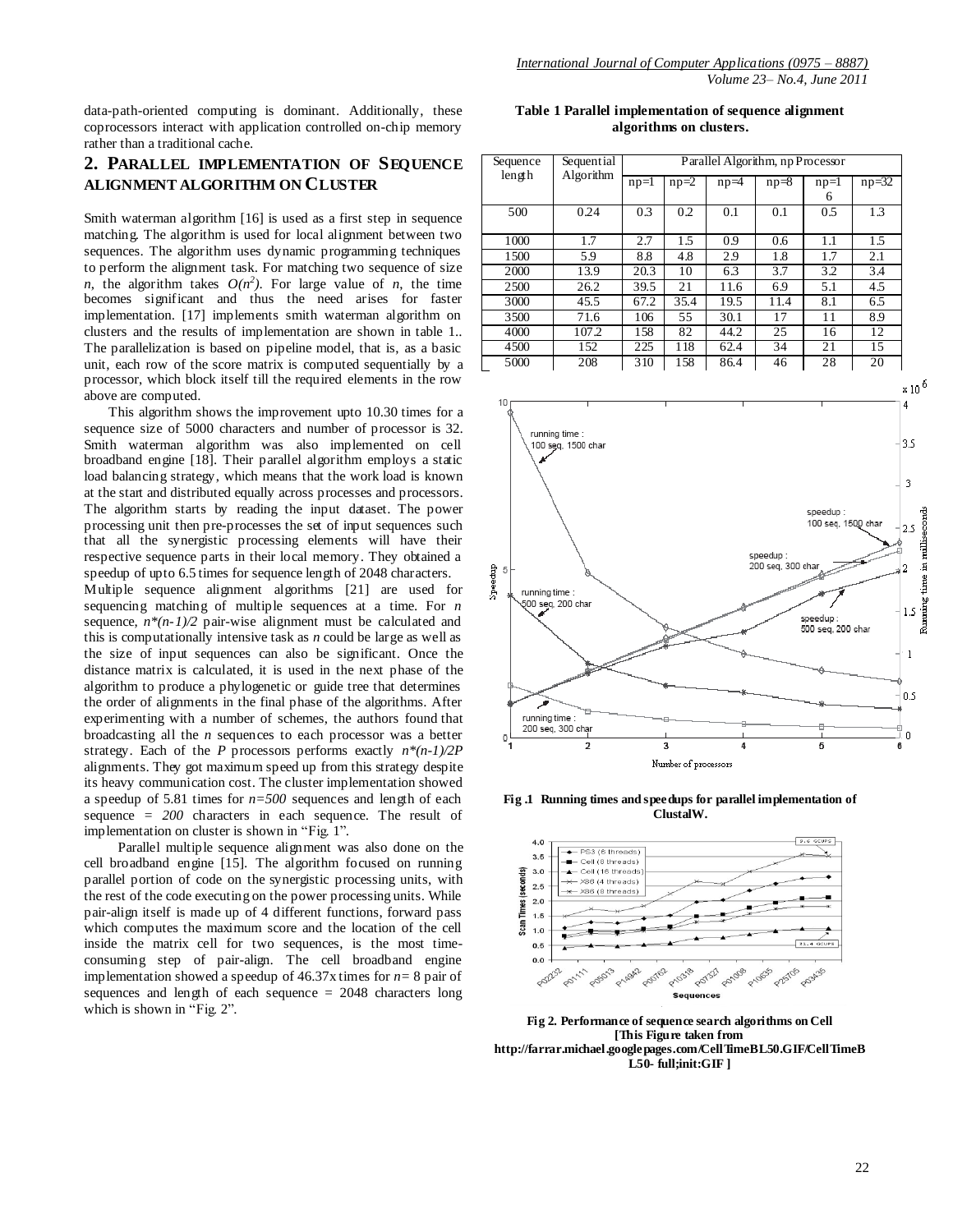#### **3. PARALLEL IMPLEMENTATION OF SEQUENCE ALIGNMENT ALGORITHM ON CELL**

In [12] author implements the global alignment and spliced alignment on cell broadband engine. The implementation was performed on IBM Cell SDK 3.0, and executed on the Sony Playstation 3 (PS3) to get the performance results. In this implementation author use the PS3 running Linux that use only six SPUs instead of total eight SPUs that are actually available on the cell broadband engine. The implementation results of PS3 and cell simulator was also given to analyze the speedups and scaling for eight SPUs. The implementation on cell broadband engine was compiled with optimization level *−O3*. The system-sim simulator tool spu-timing was very helpful to perform static analysis of the implementation of algorithm and it also help in optimizing the code for further improvement in its execution time. The performance of implementation was analyzed by varying number of SPUs.



**Fig 3. Global Alignment – This graph shows the runtimes and speedup of global alignment implementation for an input size of 2048×2048.** 



**Fig 4. Global Alignment – This graph shows the runtimes and speed up of global alignmentimplementation**

The results of the implementations are shown in "Fig 4" for up -to six SPUs on the PS3. The performance improvement are obtained by performing comparisons between a sequential implementation on a desktop with a 3.2 Ghz Pentium 4 processor, a sequential

implementation of the space-saving global alignment for a single SPU on the PS3, parallel cell implementation and parallel implementation running on a single SPU on the PS3. The parallel implementation run on one SPU is performs worse when, as it includes the additional work that is decomposition phase which divide the whole problem as the sub-problem to solve. This is used to perform analysis on the scaling of the existing algorithm, and as analysis done on results of implementation. It is found that a speedup of about 6.5x was obtained on six SPUs and when a comparisons was done with best sequential algorithm, a speedup of 4.5x over a single SPU was obtained, and a speedup of more than 3.5x over a Pentium 4 processor was obtained. In "Fig 5", the results obtained using the cell simulator for up-to eight SPUs are given. The speedups are computed by comparing parallel implementation with the sequential implementation of global alignment that run on a single SPU. A speedup of about 6X was obtain for up-to eight SPUs.

# **4. MULTIPLE SEQUENCE ALIGNMENT USING FASTA TOOL ON CELL BROADBAND ENGINE**

A graph is below comparing the total search times of 11 queries, against the swiss-prot 45 databases, 59,631,787 residues in 163,235 sequences. The programs were tested on three computers. The first was a Dell blade with two 1.6 GHz Xeon 5130 processors (8 cores total) with 4 Gbytes of RAM. The next computer was an IBM QS20 blade with two 3.2 GHz Cell B.E. processors and 1 Gbytes of RAM. The last computer was Sony's PlayStation 3 with a single 3.2 GHz cell broadband engine processor and 256 Mbytes of RAM. The tests were run with the scoring matrices BLOSUM50 with gap penalties. When porting the striped smith waterman algorithm to the cell broadband engine the following architectural features of the synergistic processing unit were taken into account:

- Limited size of the LS
- No support for saturated math .
- No support for byte arithmetic

 The synergistic processing unit has 256K of memory in the LS. This is used to hold both the program and its data. Many times smith waterman implementations build a position specific scoring matrix based on scoring matrix. The query sequence with the position specific scoring matrix would require 50 bytes for each residue of the query sequence. To reduce the amount of memory needed per query residue, the position specific scoring matrix is replaced with the query sequence and the shuffle instruction to dynamically generate the scoring vector. The memory requirement per query residue is now reduced to six bytes, allowing a query sequence of length 32Kbytes to fit in the local storage. The synergistic processing unit architecture does support saturated math. Saturated math is used in the smith waterman calculations to keep the scores from falling below zero and from rolling over when the maximum of the single instruction multiple data type is reached. Saturated math could be implemented with three instructions, but this could easily dominate the calculation time in the inner loop.

 FASTA is a multiple sequence alignment algorithms used to align multiple sequences and thereafter compute pair of match and mismatch between the sequences. On the basis of this computation, it computes a score matrix to determine the similarity between the sequences. Eric Lindahl included an efficient implementation of an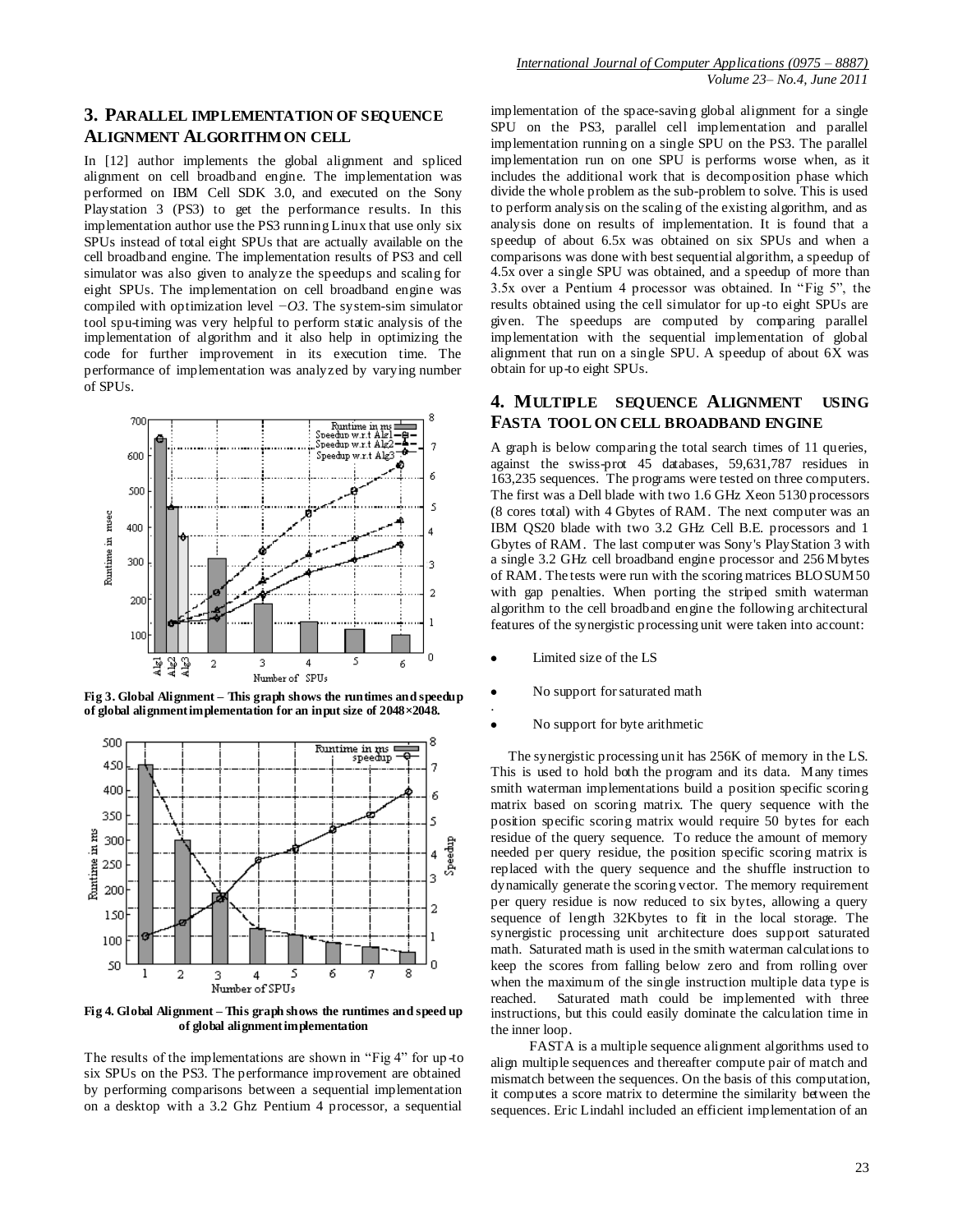AltiVec-enabled smith waterman is already in the FASTA package. For making the FASTA package to be executed in the cell broadband engine, the AltiVec application-programming interfaces are converted to the synergistic processing unit application programming interfaces. Many of the synergistic processing unit application programming interfaces obtained from AltiVec application programming interfaces with little effort (replacing the Vec of AltiVec to SPU for the SPU). However, Two of AltiVec application programming interfaces used in FASTA which are not presented on the synergistic processing unit, so it is necessary us to implement these application programming interfaces with multiple instructions.

**Vec max:** Vec max application programming interfaces determines the element-wise maximum of two vectors and stores the result in the output vector. We implemented vec max for the synergistic processing element by using synergistic processing unit cmpgt to create a mask from the comparison of the two input vectors, and synergistic processing unit use this mask to extract the greater of the two vectors.

**Vec subs:** Saturated subtraction is to be performs by this application programming interfaces, meaning that if any element of the result vector is negative, that element is set to zero. It is one of the useful application programming interfaces for the smithwaterman execution, since it needs a positive value at every matrix cell for local alignment. We implemented vec subs on the synergistic processing unit by performing a signed subtraction using synergistic processing unit sub and then finding the maximum of the signed result and a constant vector of all zeros, using our implementation of vec max described above.

 To execute the smith waterman kernel on the synergistic processing unit, the alignment scores are pre-computed on the power-processing unit, and are DMAed to the synergistic processing unit along with the query and the library sequence. Other parameters such as the alignment matrix and the gap penalties are also included in the context for every synergistic processing unit. Despite the absence of instructions described above the cell processor, still outperforms in comparison to every superscalar processor currently in the market. This superior result is mainly due to the presence of eight synergistic processing unit cores and the vector execution on the synergistic processing units. Since the power-processing unit also supports Alti-vec instructions, it is also possible to use the power-processing unit as a processing element, thus enabling nine cores on the cell processor, with even better performance results. Further profiling of our implementation indicates that the computation dominates the total runtime (up to 99.9% considering a bandwidth of 18 Gbytes/s for the synergistic processing units), and hence multibuffering is not needed for this class of computation.

 The cell implementation discussed above is not fully functional as of now the current implementation requires both sequences to fit entirely in the synergistic processing unit local store of 256 Kbytes, which limits the sequence size to at most 2048 characters. To do genome-wide or long sequence comparisons, a pipelined approach similar to among the synergistic processing units could be implemented.

 Each synergistic processing unit performs the smithwaterman alignment for a block, notifies the next synergistic processing unit through a mailbox message, which then uses the boundary results of the previous synergistic processing unit for its own block computation. Support of bigger sequences on the cell is

a key goal of future research. Once a fully functional smithwaterman implementation exists on the cell, we can employ this kernel in the FASTA package. The FASTA package compares each sequence in a query sequence file with every sequence in a Library sequence file, and hence multiple issues for load balancing could be evaluated. For now, we have a simple round-robin strategy, in which the sequences in the query library are allocated to the synergistic processing units based on the sequence numbers and the synergistic processing unit number.

# **5. PARALLEL IMPLEMENTATION OF PROTEIN STRUCTURE PREDICTION ALGORITHMS**

Protein structure prediction is the method of prediction of the three dimensional structure (that is, the prediction of tertiary structure) of a protein from its given amino acid sequences. Protein structure prediction plays important role in the field of medicine for example, in drug design. A large quantity of protein sequence data is produced by a large-scale DNA sequencing project such as the Human Genome Project. There are so many factors that make protein structure prediction a very difficult task. Out of which, two main problem are that the number of possible protein structures is so large, and protein's structure stability is not fully understood based on its physical property. Thus, any protein structure prediction method requires a way to explore efficiently the space of possible structures of protein.

 Protein structure prediction on computational grid was described in [19]. They employ genetic algorithm. Applying, the genetic operator results in modification of the population's structure so as to intensify exploration inside a delimited segment or for diversification purposes. Protein structure prediction was also attempted on cell broadband engine [20]. They mapped the different stages of the BLASTP algorithm onto the Cell broadband engine. The two important contributions in the paper are (a) overcoming challenges due to limited local storage of the synergistic processing element data transfer (b) coordination between power processing element and synergistic processing elements. An efficient and flexible mechanism to transfer sequences from the database to the synergistic processing elements is implemented. A speedup of 3.2x to 3.6x times was achieved by this implementation.

# **6. CONCLUSIONS**

In conclusion, we would like to say that the execution time of data intensive bioinformatics applications can be significantly improve by parallelization of highly time consuming portion of whole applications and data structure used in bioinformatics application. In future we take weighted suffix tree as data structure and we parallelize the weighted suffix tree construction on all possible parallel architecture Architecture .

## **7. REFERENCES**

[1]. Y. L. Kuo, C. T. Yang, C. L. Lai and T. M. Tseng, "Construct a Grid Computing Environment for Bioinformatics", Proceedings of the Seventh International Symposium on Parallel Architectures, Algorithms and Networks, Hong Kong, 10-12 May 2004